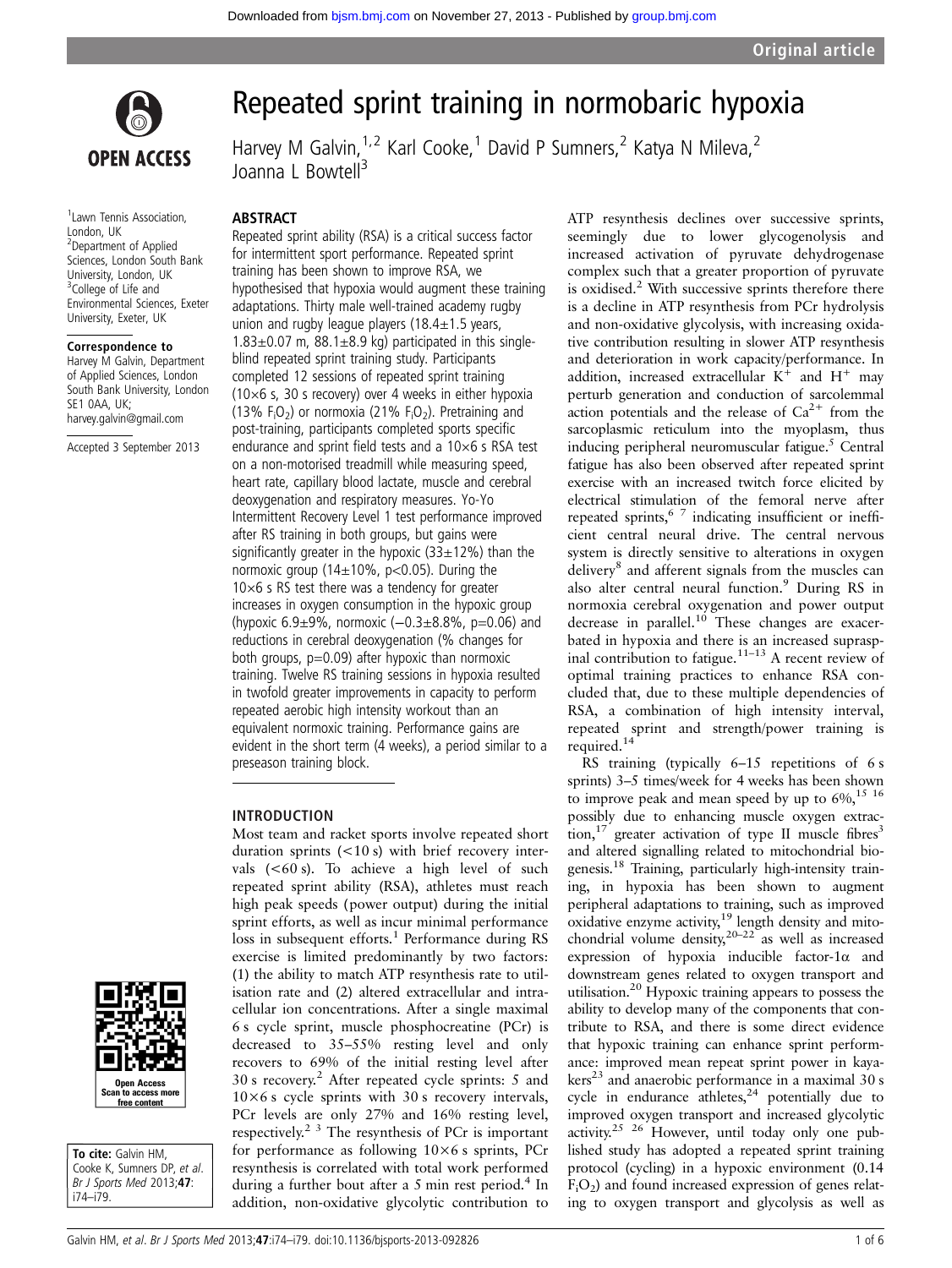# Original article

increased exercise capacity when compared to normoxic training.27 Selection of an appropriate hypoxic dose will be critical to maximise training adaptation since if too severe, hypoxic exposure will also impair repeated sprint speed and exacerbate fatigue. This is likely to compromise training quality and hence counteract the possible benefits to be derived from the greater physiological load. We recently found that RS running  $(10\times6 s)$  sprints) at  $0.13$  F<sub>i</sub>O<sub>2</sub> increased the physiological responses but did not exacerbate the speed decrement associated with hypoxic training.28 The purpose of the present study was to determine whether 12 sessions of repeated running sprint training in 13%  $F_iO_2$  improved measures of sports specific endurance performance to a greater extent than the equivalent training in normoxia.

# METHODS

# Type of study

Well-trained academy rugby league and rugby union academy players were randomised to complete 4 weeks of hypoxic or normoxic repeated sprint training during the preseason period.

# Selection of participants

A total of 42 well-trained academy rugby union and rugby league players were recruited to take part in the study (18.4  $\pm 1.5$  years,  $183.0 \pm 6.6$  cm,  $88.1 \pm 8.9$  kg), which was conducted in accordance with the Declaration of Helsinki 2008. Participants completed a health questionnaire and stated that they had no previous acute mountain sickness, ascent >3000 m in the past 3 months, musculoskeletal injury in the past 6 months or medication during the trial. All participants completed a written informed consent document. Of the 42 participants, 30 completed the training protocol, due to missed training sessions  $(n=8)$  and injury  $(n=4)$ . All RS training replaced field based speed sessions.

# Experimental procedure

Participants were split into two groups matched for body size and initial fitness levels, in a single-blind, placebo-controlled design. On the coaches' request all participants were told they were in the experimental group. Participants completed 4 weeks of RS training on a non-motorised treadmill. Pretraining and post-training, treadmill speed, oxygen consumption  $(VO<sub>2</sub>)$ , carbondioxide consumption  $(VCO<sub>2</sub>)$ , VE (minute ventilation), respiratory exchange rate (RER) cerebral and quadriceps deoxygenated haemoglobin (HHb), heart rate (HR) and  $SaO<sub>2</sub>$  were measured during a normoxic RS bout on a non-motorised treadmill and participants also completed field performance tests.

# Testing protocol

Familiarisation occurred on three consecutive days 48 h before the first testing day and consisted of participants completing the RS protocol outside and then on the non-motorised treadmill. Participants were instructed to refrain from caffeine or alcohol for 48 h prior to all testing and on arrival to pretesting all participants completed a standardised 15 min sports specific warm up including dynamic stretches and acceleration drills. Participants completed a 20 m maximum sprint, collecting data at 5, 10 and 20 m using lightgate timing devices (Smartspeed, Fusion Sport Ltd, Australia). This was repeated three times with a 3 min rest between repetitions. Participants then completed an RSA test, in which ten 20-m sprints were completed with 30 s rest intervals. Time for each repetition was recorded and totalled, while speed decrement was calculated using the equation of Girard et  $al^{29}$  Finally all participants completed a 20-m

shuttle test (Yo-Yo Intermittent Recovery test Level 1 (Yo-Yo IR1 test), BangsboSport, Denmark).

After 48 h rest, participants arrived at the laboratory and completed the standardised warm up. Near infraredspectroscopy (NIRS) optodes (NIRO 200, Hamamatsu Photonics KK, Japan) were applied to the skin surface above m. vastus lateralis of the left leg and above the left eye to observe the changes in muscle and cerebral tissue deoxygenation (HHb). The [HHb] signals for cerebrum and quadriceps were zeroed after 5 min quiet standing. An HR belt (Suunto Memory Belt, Suunto, Finland) was secured around the chest and a pulse oximeter (Nonin's 3100 WristOx, Minnesota, USA) was placed on the index finger of the right hand. Finally a face mask was fitted to record the respiratory responses to the exercise protocol through a gas analyser system (MetaMax 3B; Cortex Biophysik, Leipzig, Germany). The RS test was completed in normoxia and consisted of 10, 6 s sprints on a non-motorised treadmill (Woodway Curve, Woodway, Germany) interspersed with 30 s recovery followed by 5 min static recovery. During the test, speed was monitored using a bespoke infrared reflective system and data-logging device (PicoLog 1012, Pico Technology, UK). Capillary blood samples were taken from the left ear lobe pretesting, immediately postcompletion and 5 min after sprint completion, then analysed for blood lactate (BLa) content using a hand-held LactatePro analyser. Strong verbal encouragement was given during all repetitions throughout the testing. Data were analysed off-line using custom written scripts developed in Spike2 software (CED, Cambridge, UK).

# Training protocol

Participants completed training at the same time each day in place of RS activity during field based training. Similar to the testing procedure participants completed the standardised warm up and once on the treadmill attached a face mask that was connected to a portable hypoxic generator (Everest Summit II Hypoxic Generator, Hypoxico Inc, New York, USA). Participants were either exposed to hypoxic gas  $(13\%$   $F_1O_2)$  or a placebo normoxic gas  $(21\% \text{ F}_{i}O_{2})$  throughout the entire protocol. Each session consisted of the same RS procedure as during testing.

# Data acquisition—NIRS

A modified form of the Beer-Lambert law is used to calculate micromolar changes in tissue deoxyhaemoglobin concentration [HHb] across time based on the difference between the optical densities of the emitted and reflected NIR light with two wavelengths (763 and 855 nm). The temporal changes in [HHb] are dependent on  $O<sub>2</sub>$  extraction dynamics and are considered relatively independent of blood volume changes in the field of NIRS interrogation.<sup>30</sup> Thus, we used the changes in [HHb] prior to each sprint to estimate the differences in intramuscular and cerebral deoxygenation status induced by RS training in hypoxia and normoxia.

## Data acquisition—pulmonary gas exchange

Breath-by-breath pulmonary gas exchange data were recorded throughout the RS protocol using a portable gas exchange system (MetaMax 3B; Cortex Biophysik, Leipzig, Germany). The area under the curve of the time by  $VO<sub>2</sub>$  and ventilation (VE) traces were calculated for the different periods of the protocol: during sprints, during the recovery between sprints, during the 5 min recovery period as well as total areas under the curve for the entire protocol.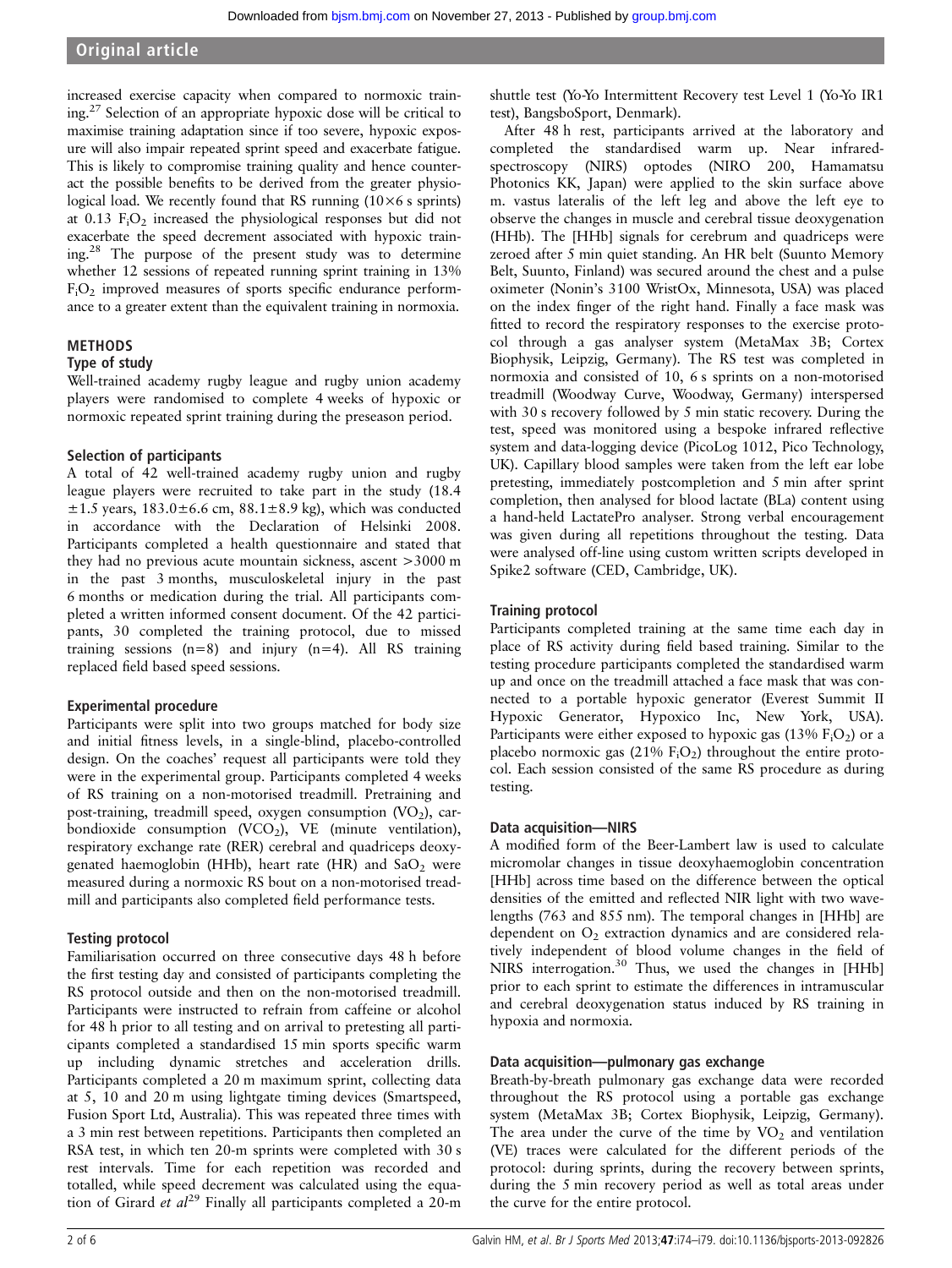|                          | <b>HYP</b>      |                 | <b>NRM</b>      |                 | p Value |                       |
|--------------------------|-----------------|-----------------|-----------------|-----------------|---------|-----------------------|
|                          | <b>PRE</b>      | <b>POST</b>     | <b>PRE</b>      | <b>POST</b>     | Time    | <b>Time×condition</b> |
| 5 m(s)                   | $1.06 \pm 0.06$ | $1.04 \pm 0.05$ | $1.08 + 0.04$   | $1.05 + 0.06$   | 0.01    | 0.785                 |
| $10 \text{ m}$ (s)       | $1.79 \pm 0.10$ | $1.75 \pm 0.06$ | $1.82 + 0.05$   | $1.80 + 0.08$   | 0.064   | 0.765                 |
| $20 \text{ m}$ (s)       | $3.05 \pm 0.10$ | $3.05 \pm 0.11$ | $3.12 \pm 0.13$ | $3.09 \pm 0.12$ | 0.12    | 0.413                 |
| $20 \text{ m}$ RSA $(s)$ | $32.2 \pm 1.1$  | $31.9 \pm 1.2$  | $32.7 \pm 1.2$  | $32.3 \pm 1.3$  | 0.039   | 0.391                 |
| YoYo IR1 (m)             | 1237±265        | $1621 \pm 364$  | $1374 \pm 361$  | 1594±379        | < 0.001 | 0.002                 |

Values are expressed as averages±SD.

RSA, repeated sprint ability, Yo-Yo IR1, Yo-Yo Intermittent Recovery Level 1 test.

## Statistical analysis

Data are presented as mean±SD. The data set for each variable was tested for normal distribution with the Kolmogorov-Smirnov statistic. Speed,  $SaO_2$ , HR,  $VO_2$ ,  $VCO_2$ , VE and BLa data were analysed by two-way repeated measures ANOVA (time×condition). Presprint HHb for cerebral and quadriceps were analysed by three-way repeated measures ANOVA (time×condition×sprints). Post hoc paired sample t tests, corrected for multiple comparisons using the Holm-Sidak step down procedure, were used to locate the specific site of any interaction effect identified. Data were analysed using SPSS V.19.0 for Windows (SPSS, Chicago, Illinois, USA). The level of statistical significance was set at  $p < 0.05$ .

#### **RESULTS**

## Field testing

Training significantly increased distance covered in the Yo-Yo IR1 test (table 1) and gains were significantly greater in the hypoxic  $(33\pm12\%)$  than the normoxic group  $(14\pm10\%)$ , p=0.002). Five metre sprint performance and total time taken in the 20 m RS test improved after training ( $p < 0.05$ ), but there were no significant differences between the hypoxic and normoxic training groups (table 1). There were no significant changes to 10 or 20 m sprint performance or speed decrement in the 20 m RSA test (prehypoxic  $4.0 \pm 3.0\%$  and posthypoxic  $2.7 \pm 1.6\%$  vs prenormoxic  $5.1 \pm 3.9$  and postnormoxic  $3.7 \pm 2.1$ %, time effect  $p=0.317$ ).

## Physiological measures during RSA laboratory test VO<sub>2</sub>, VCO<sub>2</sub>, VE, SaO<sub>2</sub>, HR and BLa

There was a tendency for a greater increase in total oxygen consumed during the test after hypoxic than normoxic training (hypoxic 6.9±9%, normoxic −0.3±8.8%, independent t test,  $p=0.06$ ; table 2). There was a significant increase in total VCO<sub>2</sub> for both groups (hypoxic  $8.1 \pm 8.9\%$ , normoxic  $5.6 \pm 9.5\%$ , p<0.05), but no significant difference between the groups (table 2). There was no significant change in total VE,  $SaO<sub>2</sub>$ , peak HR or capillary BLa concentrations after hypoxic or normoxic training and no difference between groups (table 2).

#### Cerebral and quadriceps deoxygenation

Cerebral deoxygenation (HHb presprint) tended to be lower across sprints after hypoxic training, but there was no change in response after normoxic training (time×condition×sprints, p=0.09; figure 1). Quadriceps deoxygenation during the repeated all-out sprints did not change as a result of training (p=0.948; figure 2).

#### Distance covered and speed decrement

Total distance covered throughout the treadmill RSA test improved after training in both groups  $(p=0.02)$  but this was not statistically significant between the groups (p=0.263). Speed decrement during the RSA test improved after training in both groups ( $p=0.059$ ) and improved to a greater extent in the hypoxic (27±37%) than in the normoxic group although nonsignificantly due to variability in the data  $(1\pm51\%; p=0.122;$ table 2).

|                           | <b>HYP</b>       |                  | <b>NRM</b>     |                  | p Value     |                |
|---------------------------|------------------|------------------|----------------|------------------|-------------|----------------|
|                           | <b>PRE</b>       | <b>POST</b>      | <b>PRE</b>     | <b>POST</b>      | <b>Time</b> | Timexcondition |
| $VO2$ (litres)            | $31.7 \pm 3.9$   | $33.6 \pm 2.6$   | $32.3 \pm 3.4$ | $32.2 \pm 3.1$   | 0.144       | 0.104          |
| VCO <sub>2</sub> (litres) | $30.5 \pm 3.2$   | $32.9 \pm 2.6$   | $30.3 \pm 2.9$ | $31.9 \pm 1.8$   | 0.002       | 0.289          |
| VE (litres)               | $1046 \pm 213$   | $1124 + 131$     | 1009±137       | $1022 + 93$      | 0.179       | 0.347          |
| $S_aO_2$ AVERAGE $(\%)$   | $94.1 \pm 1.7$   | $95.5 \pm 1.6$   | $95.0 \pm 2.8$ | $96.2 \pm 1.6$   | 0.114       | 0.868          |
| $HR_{PFAK}$ (bpm)         | $179 + 5$        | $178 + 6$        | $182 + 7$      | $179 + 8$        | 0.426       | 0.14           |
| $Lapost$ (mmol/L)         | $10.1 \pm 2.0$   | $11.0 \pm 2.5$   | $10.1 \pm 2.4$ | $10.0 + 2.0$     | 0.597       | 0.47           |
| $La5post$ (mmol/L)        | $11.3 \pm 1.8$   | $12.0 \pm 1.6$   | $12.5 \pm 1.9$ | $11.6 \pm 2.1$   | 0.988       | 0.409          |
| Distance covered (m)      | $433.7 \pm 19.9$ | $448.6 \pm 22.0$ | $431 \pm 25.8$ | $437.5 \pm 21.2$ | 0.024       | 0.263          |
| Speed decrement (%)       | $6.1 \pm 2.2$    | $4.4 \pm 1.2$    | $5.2 \pm 2.1$  | $5.2 \pm 1.94$   | 0.059       | 0.122          |

Table 2 Physiological parameters of RSA test on non-motorised treadmill performed in normoxia before (PRE) and after (POST) 4 weeks of  $t_{\text{minmax}}$  in either hypoxia (HYP) or normoxia (NRM) (n=26)

Values are expressed as averages±SD.

Yo-Yo IR1, Yo-Yo Intermittent Recovery Level 1 test.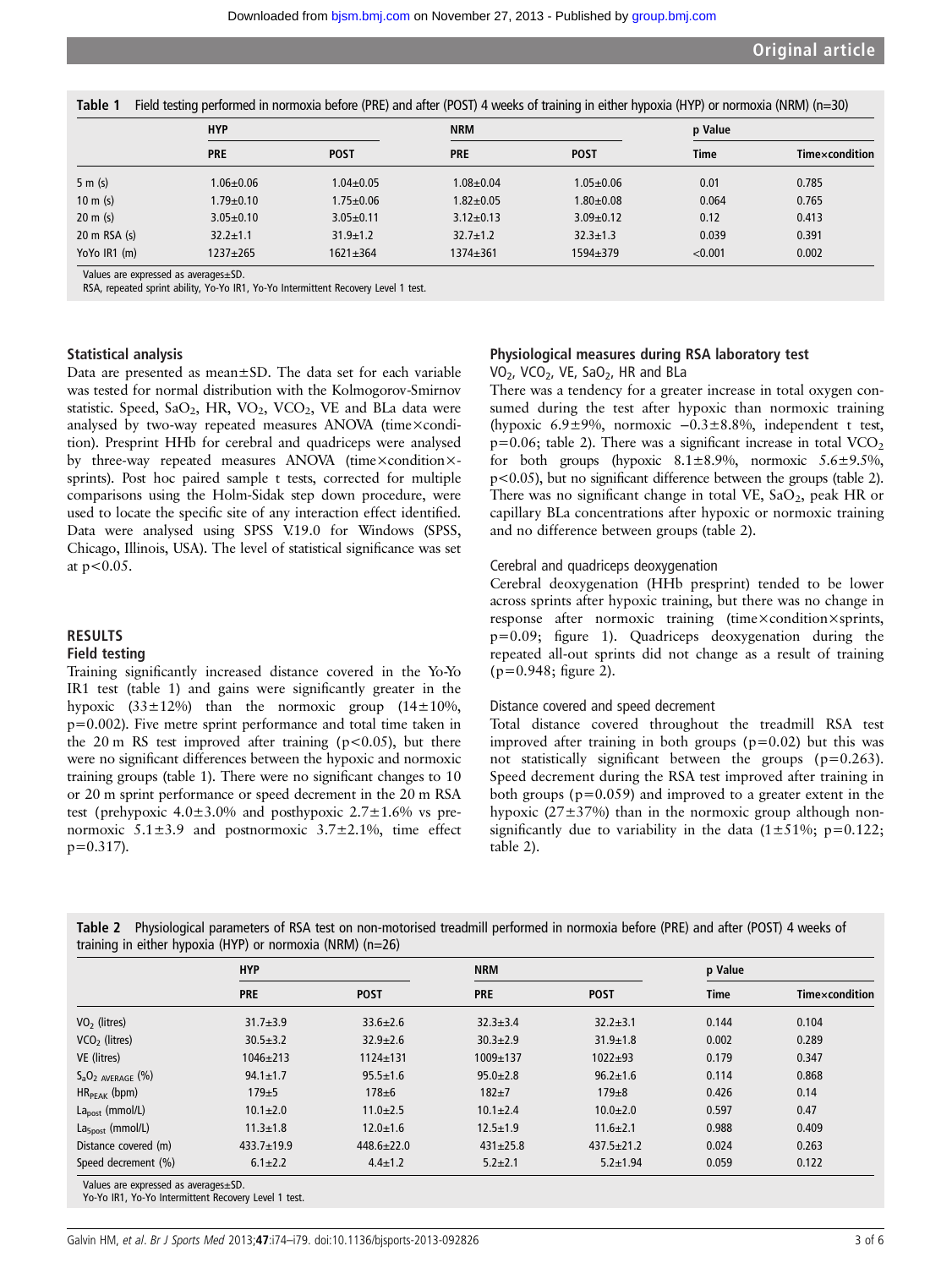



Figure 1 Change in cerebral deoxygenation (HHb) prior to each sprint repetition during pretesting (PRE) and post-testing (POST; n=26), # denotes time×condition×sprints p=0.09

# **DISCUSSION**

Four weeks of RS training in normobaric hypoxia resulted in significantly greater improvements in the Yo-Yo IR test than equivalent training conducted in normoxia. Participants also tended to cover more distance with a smaller speed decrement and consume a larger volume of oxygen during the 6-s RS test after hypoxic training indicating greater total energy expenditure and work performed (table 2). This performance improvement was perhaps possible as a consequence of the lesser cerebral deoxygenation incurred during RS after hypoxic training, since cerebral deoxygenation has been related to central fatigue.<sup>12</sup>

The hypoxic group had a twofold greater increase in distance covered in the Yo-Yo test (33%) compared to the normoxic group (14%) after 4 weeks of training ( $12 \times RS$  sessions), which compares favourably to the training induced improvements observed in previous studies (7 weeks RS vs interval training +28 vs +13%<sup>31</sup>; 10×RS training sessions, +8%<sup>18</sup>). The Yo-Yo IR test is correlated with physical performance and the amount of high-intensity running in soccer,<sup>32</sup> basketball,<sup>33</sup> rugby league<sup>34</sup> and handball.<sup>35</sup> Hence the magnitude of Yo-Yo IR1 performance improvement induced by hypoxic RS training is likely to translate to improved intermittent sport performance. Yo-Yo performance is 9.5% higher in elite (international honours) than moderate elite (professional leagues) football players, which correlates with a 10% increase in distance covered at high intensities  $(200 \text{ m})$  during a game.<sup>32</sup> On this basis, the

large gains in Yo-Yo performance in the hypoxic group in the present study would translate to an extra 600 m distance covered at a high intensity in a match. To put into perspective for our participants, elite rugby players have been shown to achieve a significantly higher distance covered in the Yo-Yo IR1 than subelite players (1660 m vs  $1560$  m).<sup>34</sup> During our pretesting, three players in the normoxic group and one in the hypoxic group were in this elite category, while after hypoxic training seven players moved into the elite category compared to only two players in the normoxic group. This demonstrates that the short term (4 weeks) use of hypoxic RS training is able to elicit a greater gain in intermittent sports specific endurance than 7 weeks of traditional RS training.<sup>31</sup> Therefore, this is a highly practical and efficient preseason training technique.

In contrast to the improvement in Yo-Yo IR1 performance which tests the athlete's ability to repeatedly perform predominantly aerobic high-intensity work,  $32$  single maximal sprint performance over 5, 10 or 20 m was not enhanced by hypoxic versus normoxic RS training. In parallel with the enhanced oxygen consumption during the RS protocol after hypoxic training, this suggests that oxidative rather than non-oxidative metabolism was enhanced by hypoxic RS training. This conclusion is supported by the RS ability field test that showed no significant improvement in either group after the training. The field test involved 20 m RS whereas 6 s sprints were performed on the treadmill equating to approximately 40 m. The absence of performance improvement in the shorter test, which is more reliant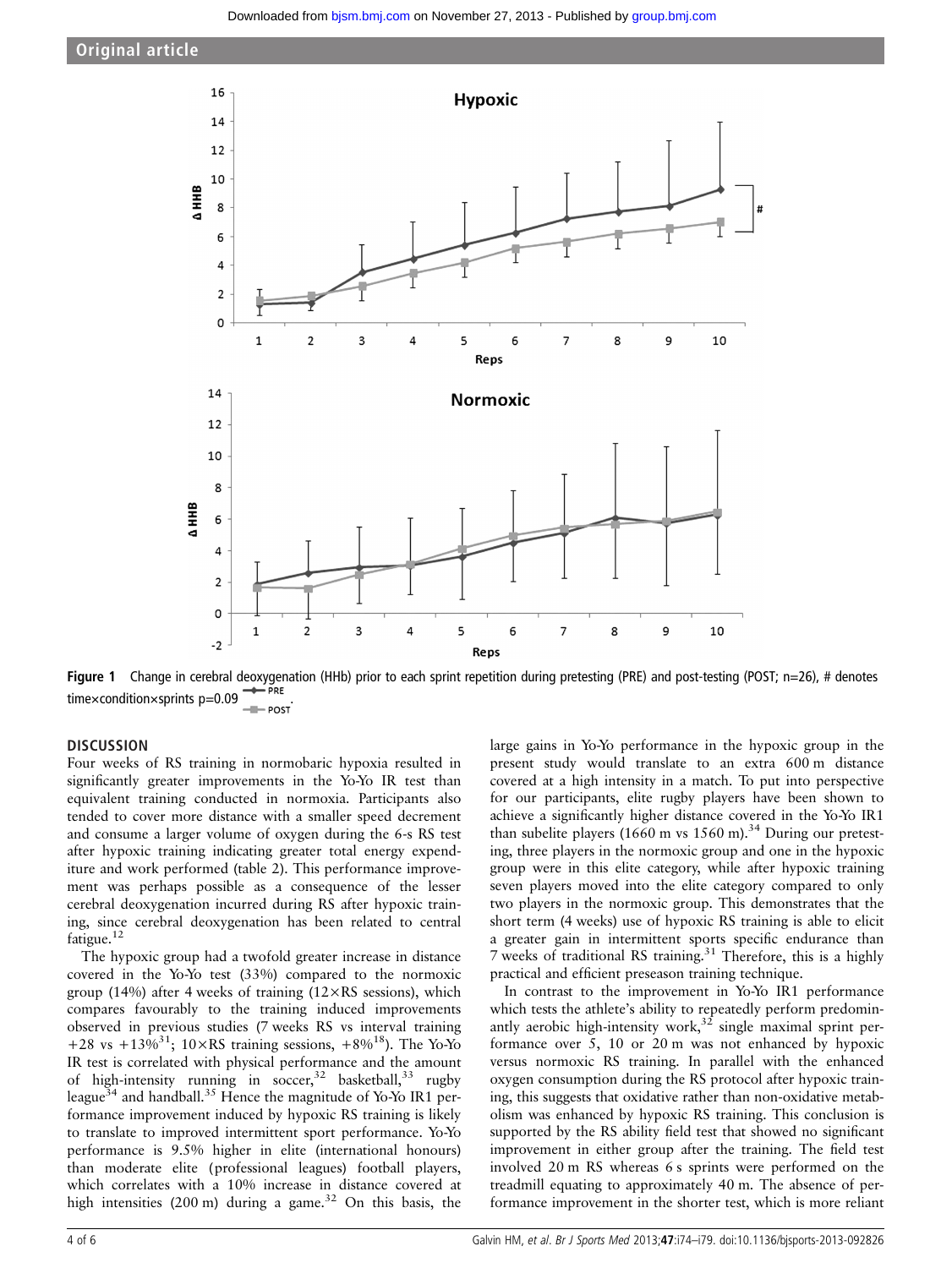Figure 2 Change in quadriceps deoxygenation (HHb) prior to each sprint repetition during pretesting (PRE) and post-testing (POST; n=26)

- POST



on anaerobic energy systems, $<sup>1</sup>$  suggests that there is little adapta-</sup> tion of the anaerobic systems in response to hypoxic RS in intermittent athletes. This may have been because the training method was one set of  $10\times6$  s repetitions. Previous work in which glycolytic activity was improved, used three sets of 5×10 s sprints with adequate rest to ensure larger power outputs.27 However, this protocol then failed to induce improvement in the 3 min all out test in cyclists<sup>27</sup> suggesting limited improvement in oxidative capacity. This highlights the specificity of the adaptations induced to the training protocol utilised (work and rest durations and work: rest ratio) and hence the specific metabolic demands of the training.

Total  $O_2$  consumption during the 6 s RS test tended to increase after hypoxic training (Independent t test, p=0.06). This presumably reflects a greater volume of work performed in the hypoxic group, certainly total distance covered tended to be greater after hypoxic training (table 2). The rapid component of excess postexercise oxygen consumption (EPOC) is thought to reflect the oxygen cost of PCr resynthesis,  $36$  hence the increased EPOC after hypoxic training may indicate increased PCr turnover during the sprints. Postexercise capillary BLa concentration was similar across trials suggesting no change in non-oxidative glycolysis post-training, although increased lactate removal through non-exercising muscles or respiratory muscles<sup>37</sup> cannot be excluded with the present data. However, without muscle biopsy and/or 31P-MRS data

we are not able to determine the metabolic effects of hypoxic RS training in the present study.

The ameliorated cerebral deoxygenation after hypoxic RS training in the present study may allow maintained central drive and contribute to an improved work capacity during posthypoxic training RS exercise. Central fatigue contributes to the deterioration in performance during RS training as evidenced by reduced voluntary activation.<sup>6</sup> This may relate to reduced cerebral oxygenation, since studies in hypoxia have demonstrated that diminished cerebral oxygen availability is associated with decreased central drive and fatigue. Specifically during RS exercise, decreased cerebral oxygenation was associated with decreased work capacity.<sup>38</sup> <sup>39</sup>

## What are the new findings?

- ▸ Well-trained academy rugby players performing repeated sprint training in hypoxia achieved twofold greater improvements in their capacity to perform repeated aerobic high intensity work.
- $\blacktriangleright$  Performance gains are evident in the short term (4 weeks), a period similar to a preseason training block.
- ▸ Further work is required to identify the mechanisms of adaptation.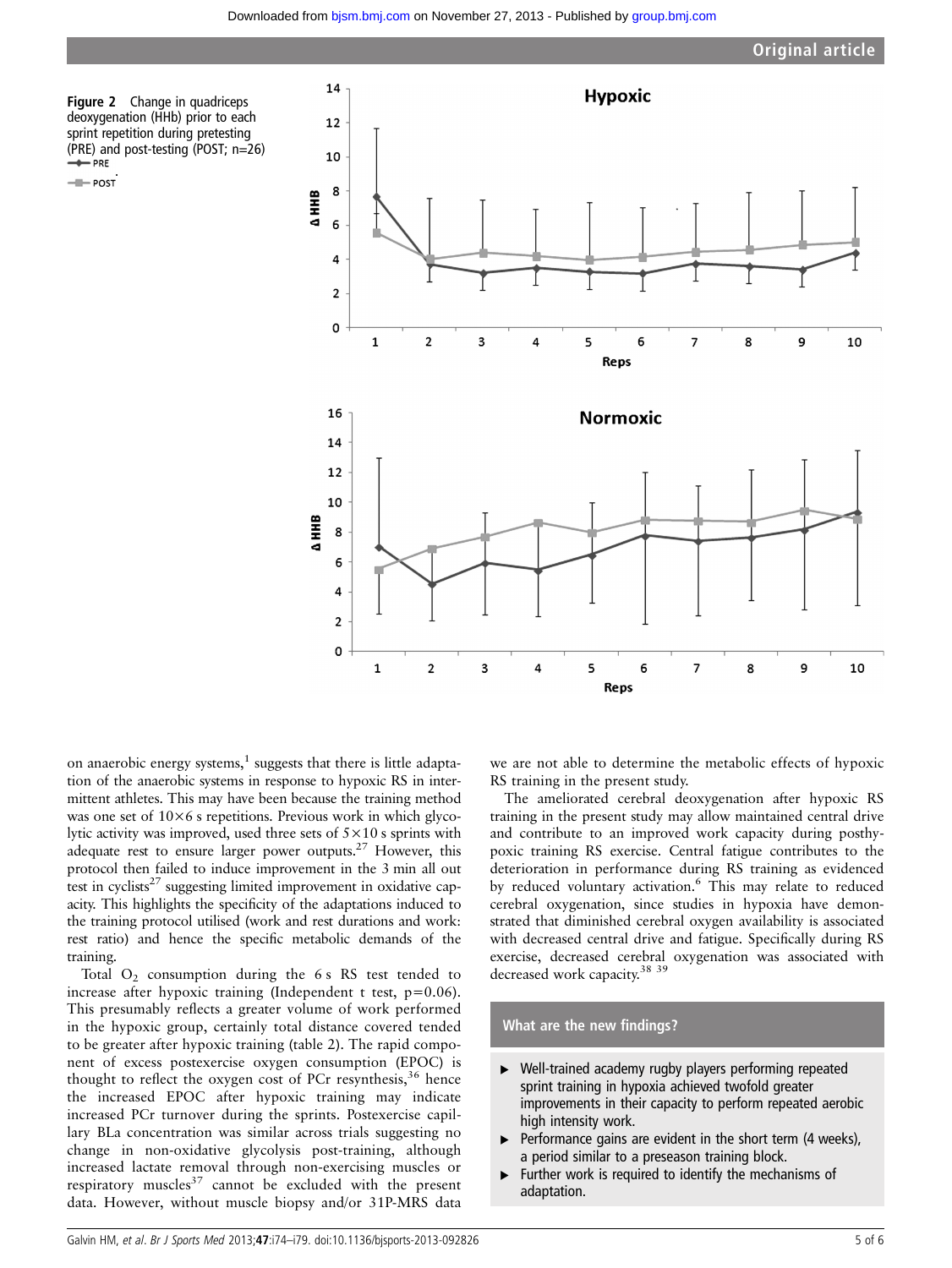# Original article

## How might it impact on clinical practice in the future?

Athletes and teams in intermittent sports could confidently choose to implement repeated sprint training sessions in hypoxia to improve sports specific endurance in a relatively short period of time.

Contributors All of the authors were involved in the conception, design, analysis, interpretation of results and drafting of the article.

Funding Technology Strategy Board Knowledge Transfer Partnership with London South Bank University and The Altitude Centre Ltd, Part funded by Altitude Centre and Knowledge Transfer Board (Grant number KTP007591). Funded time of research associate and academic supervisors and supplied equipment.

#### Competing interests None.

Patient consent Obtained.

**Ethics approval** London South Bank University.

#### Provenance and peer review Not commissioned; externally peer reviewed.

Open Access This is an Open Access article distributed in accordance with the Creative Commons Attribution Non Commercial (CC BY-NC 3.0) license, which permits others to distribute, remix, adapt, build upon this work non-commercially, and license their derivative works on different terms, provided the original work is properly cited and the use is non-commercial. See: [http://creativecommons.org/](http://creativecommons.org/licenses/by-nc/3.0/) [licenses/by-nc/3.0/](http://creativecommons.org/licenses/by-nc/3.0/)

#### **REFERENCES**

- Wadley G, Le Rossignol P. The relationship between repeated sprint ability and the aerobic and anaerobic energy systems. J Sci Med Sport 1998;1:100-10.
- 2 Gaitanos GC, Williams C, Boobis LH, et al. Human muscle metabolism during intermittent maximal exercise. J Appl Physiol 1993;75:712–19.
- 3 Dawson B, Fitzsimons M, Green S, et al. Changes in performance, muscle metabolites, enzymes and fibre types after short sprint training. Eur J Appl Physiol 1998;78:163–9.
- 4 Mendez-Villanueva A, Edge J, Suriano R, et al. The recovery of repeated-sprint exercise is associated with PCr resynthesis, while muscle pH and EMG amplitude remain depressed. PLoS ONE 2012;7:e51977.
- 5 Cairns SP, Lindinger MI. Do multiple ionic interactions contribute to skeletal muscle fatigue? J Physiol 2008;586(Pt 17):4039–54.
- 6 Racinais S, Bishop D, Denis R, et al. Muscle deoxygenation and neural drive to the muscle during repeated sprint cycling. Med Sci Sports Exerc 2007;39:268–74.
- 7 Perrey S, Racinais S, Saimouaa K, et al. Neural and muscular adjustments following repeated running sprints. Eur J Appl Physiol 2010;109:1027–36.
- 8 Amann M, Calbet JA. Convective oxygen transport and fatigue. J Appl Physiol 2008;104:861–70.
- 9 Amann M, Proctor LT, Sebranek JJ, et al. Somatosensory feedback from the limbs exerts inhibitory influences on central neural drive during whole body endurance exercise. J Appl Physiol 2008;105:1714–24.
- 10 Smith KJ, Billaut F. Influence of cerebral and muscle oxygenation on repeated-sprint ability. Eur J Appl Physiol 2010;109:989-99.
- 11 Verges S, Rupp T, Jubeau M, et al. Cerebral perturbations during exercise in hypoxia. Am J Physiol Regul Integr Comp Physiol 2012;302:R903–16.
- 12 Goodall S, Gonzalez-Alonso J, Ali L, et al. Supraspinal fatigue after normoxic and hypoxic exercise in humans. J Physiol 2012;590:2767-82.
- 13 Goodall S, Ross EZ, Romer LM. Effect of graded hypoxia on supraspinal contributions to fatigue with unilateral knee-extensor contractions. J Appl Physiol 2010;109:1842–51.
- 14 Bishop D, Girard O, Mendez-Villanueva A. Repeated-sprint ability—part II: recommendations for training. Sports Med 2011;41:741–56.
- 15 Buchheit M, Mendez-Villanueva A, Quod M, et al. Improving acceleration and repeated sprint ability in well-trained adolescent handball players: speed versus sprint interval training. Int J Sports Physiol Perform 2010;5:152-64.
- 16 Mohr M, Krustrup P, Nielsen JJ, et al. Effect of two different intense training regimens on skeletal muscle ion transport proteins and fatigue development. Am J Physiol Regul Integr Comp Physiol 2007;292:R1594–602.
- Bailey SJ, Wilkerson DP, Dimenna FJ, et al. Influence of repeated sprint training on pulmonary O<sub>2</sub> uptake and muscle deoxygenation kinetics in humans. J Appl Physiol 2009;106:1875–87.
- 18 Serpiello FR, McKenna MJ, Bishop DJ, et al. Repeated sprints alter signaling related to mitochondrial biogenesis in humans. Med Sci Sports Exerc 2012;44:827-34.
- 19 Terrados N, Jansson E, Sylven C, et al. Is hypoxia a stimulus for synthesis of oxidative enzymes and myoglobin? J Appl Physiol 1990;68:2369–72.
- 20 Vogt M, Puntschart A, Geiser J, et al. Molecular adaptations in human skeletal muscle to endurance training under simulated hypoxic conditions. J Appl Physiol 2001;91:173–82.
- 21 Geiser J, Vogt M, Billeter R, et al. Training high–living low: changes of aerobic performance and muscle structure with training at simulated altitude. Int J Sports Med 2001;22:579–85.
- 22 Hoppeler H, Vogt M, Weibel ER, et al. Response of skeletal muscle mitochondria to hypoxia. Exp Physiol 2003;88:109–19.
- 23 Bonetti DL, Hopkins WG, Kilding AE. High-intensity kayak performance after adaptation to intermittent hypoxia. Int J Sports Physiol Perform 2006;1:246-60.
- 24 Hamlin MJ, Marshall HC, Hellemans J, et al. Effect of intermittent hypoxic training on 20 km time trial and 30 s anaerobic performance. Scand J Med Sci Sports 2010;20:651–61.
- Roels B, Thomas C, Bentley DJ, et al. Effects of intermittent hypoxic training on amino and fatty acid oxidative combustion in human permeabilized muscle fibers. J Appl Physiol 2007;102:79–86.
- 26 Puype J, Van Proeyen K, Raymackers JM, et al. Sprint interval training in hypoxia stimulates glycolytic enzyme activity. Med Sci Sports Exerc 2013. Published Online First: Epub Date. doi: [10.1249/MSS.0b013e31829734ae](http://dx.doi.org/10.1249/MSS.0b013e31829734ae)
- 27 Faiss R, Leger B, Vesin JM, et al. Significant molecular and systemic adaptations after repeated sprint training in hypoxia. PLoS ONE 2013;8:e56522.
- 28 Bowtell JL, Cooke K, Turner R, et al. Acute physiological and performance responses to repeated sprints in varying degrees of hypoxia. J Sci Med Sport 2013. Published Online First: Epub Date. doi: [10.1016/j.jsams.2013.05.016](http://dx.doi.org/10.1016/j.jsams.2013.05.016)
- 29 Girard O, Mendez-Villanueva A, Bishop D. Repeated-sprint ability—part I: factors contributing to fatigue. Sports Med 2011;41:673–94.
- 30 Kowalchuk JM, Rossiter HB, Ward SA, et al. The effect of resistive breathing on leg muscle oxygenation using near-infrared spectroscopy during exercise in men. Exp Physiol 2002;87:601–11.
- 31 Ferrari Bravo D, Impellizzeri FM, Rampinini E, et al. Sprint vs. interval training in football. Int J Sports Med 2008;29:668–74.
- 32 Bangsbo J, Iaia FM, Krustrup P. The Yo-Yo intermittent recovery test: a useful tool for evaluation of physical performance in intermittent sports. Sports Med 2008;38:37–51.
- 33 Castagna C, Impellizzeri FM, Rampinini E, et al. The Yo-Yo intermittent recovery test in basketball players. J Sci Med Sport 2008;11:202–8.
- 34 Atkins SJ. Performance of the Yo-Yo intermittent recovery test by elite professional and semiprofessional rugby league players. J Strength Cond Res 2006;20:222–5.
- 35 Souhail H, Castagna C, Mohamed HY, et al. Direct validity of the yo-yo intermittent recovery test in young team handball players. J Strength Cond Res 2010;24:465–70.
- 36 Tomlin DL, Wenger HA. The relationship between aerobic fitness and recovery from high intensity intermittent exercise. Sports Med 2001;31:1-11.
- 37 Brown PI, Sharpe GR, Johnson MA. Inspiratory muscle training abolishes the blood lactate increase associated with volitional hyperpnoea superimposed on exercise and accelerates lactate and oxygen uptake kinetics at the onset of exercise. Eur J Appl Physiol 2012;112:2117–29.
- 38 Billaut F, Smith K. Prolonged repeated-sprint ability is related to arterial O2 desaturation in men. Int J Sports Physiol Perform 2010;5:197–209.
- 39 Smith KJ, Billaut F. Tissue oxygenation in men and women during repeated-sprint exercise. Int J Sports Physiol Perform 2012;7:59–67.